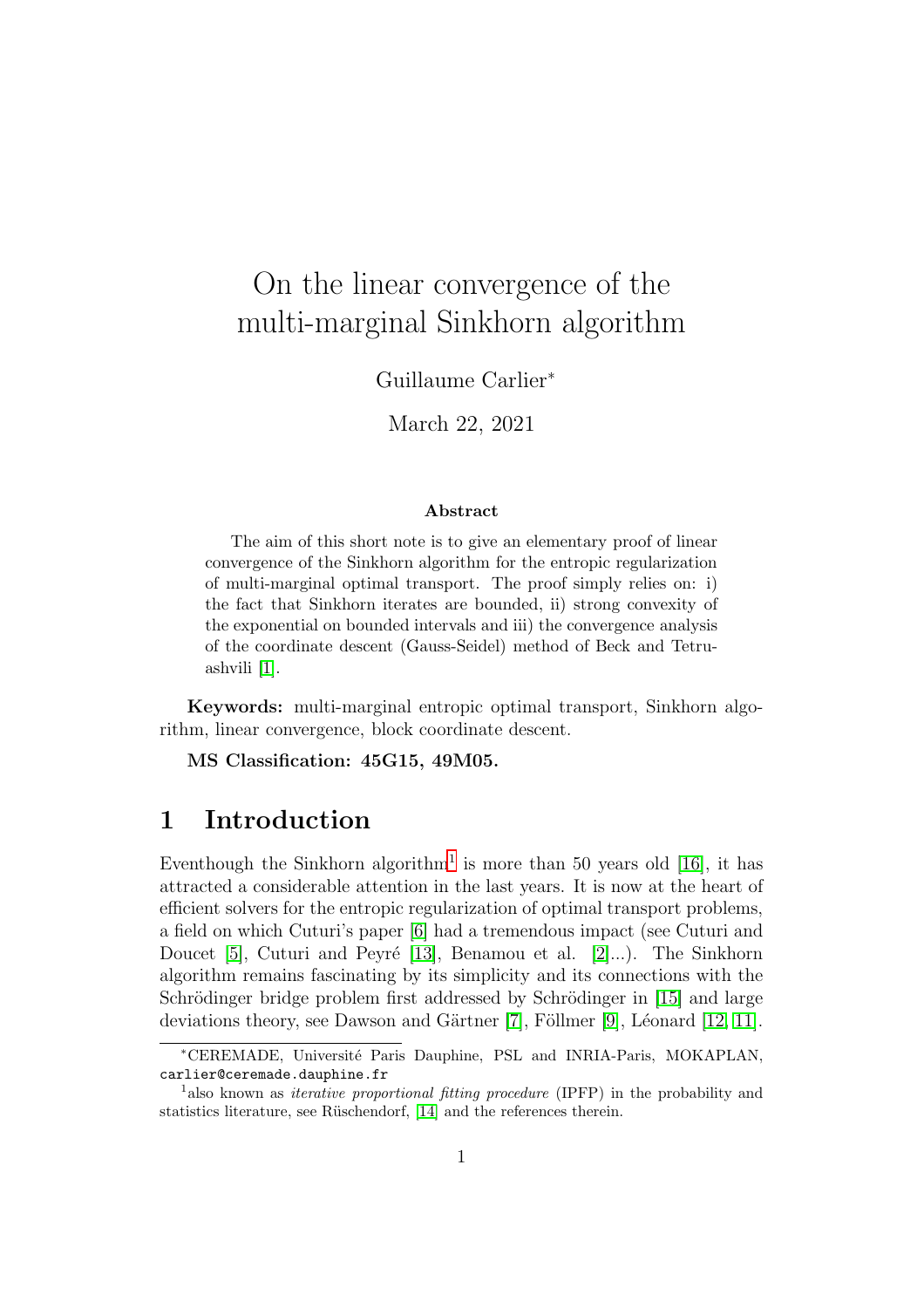The linear convergence of the Sinhkorn algorithm for two marginals is well-known. A very elegant proof consists in using a celebrated theorem of Birkhoff to show that the Sinkhorn algorithm consists in iterating a contraction for the Hilbert projective metric, see Franklin and Lorenz [\[10\]](#page-9-6), and more recently, Chen, Georgiou and Pavon, [\[4\]](#page-8-6).

To the best of our knowledge, the elegant Hilbert metric proof does not carry over to the multi-marginal case for which an annoying  $N-1$  factor (N being the number of marginals) appears in the Lipschitz constant for the Hilbert metric. Convergence of the multi-marginal Sinkhorn algorithm was recently obtained by Di Marino and Gerolin [\[8\]](#page-8-7) and the well-posedness (existence, uniqueness and smooth dependence on the data) of the Schrödinger system (see [\(2.3\)](#page-2-0) below) was addressed by completely different arguments (local and global inversion theorems) by the author and Laborde in [\[3\]](#page-8-8). In the analysis of [\[8\]](#page-8-7), a key ingredient is that Sinkhorn iterates are coordinate descent updates for a convex minimization problem (dual to an entropy minimization subject to multi-marginal constraints), see the definition of  $F$  in [\(2.4\)](#page-2-1) below. In this note, we slightly improve the results of Di Marino and Gerolin, by showing linear convergence. The proof relies on the convergence analysis of the coordinate descent method of Beck and Tetruashvili [\[1\]](#page-8-0) which can easily be used here, since Sinkhorn iterates are bounded in  $L^{\infty}$  so remain in a set where the functional  $F$  is uniformly convex.

## 2 Multi-marginal Sinkhorn algorithm

We are given an integer  $N \geq 2$ , N probability spaces  $(X_i, \mathcal{F}_i, m_i)$ ,  $i =$  $1, \ldots, N$  and set

$$
X := \prod_{i=1}^{N} X_i, \mathcal{F} := \bigotimes_{i=1}^{N} \mathcal{F}_i, \ m := \bigotimes_{i=1}^{N} m_i.
$$
 (2.1)

Given  $i \in \{1, \ldots, N\}$ , we will denote by  $X_{-i} := \prod_{j \neq i}^N X_j$ ,  $m_{-i} := \bigotimes_{j \neq i}^N m_j$ and will always identify X to  $X_i \times X_{-i}$  i.e. will denote  $x = (x_1, \ldots, x_N) \in X$ as  $x = (x_i, x_{-i})$ . The set of measures on  $(X, \mathcal{F})$  having  $m_1, \ldots, m_N$  as  $\prod_{i=1}^N L^p(X_i, \mathcal{F}_i, m_i)$  we will use the notations marginals will be denoted  $\Pi(m_1, \ldots, m_N)$ . Given  $p \in [1, \infty]$  and  $(\varphi_1, \ldots, \varphi_N) \in$ 

$$
\bigoplus_{i=1}^N \varphi_i \; : \; (x_1, \ldots, x_N) \in X \mapsto \sum_{i=1}^N \varphi_i(x_i),
$$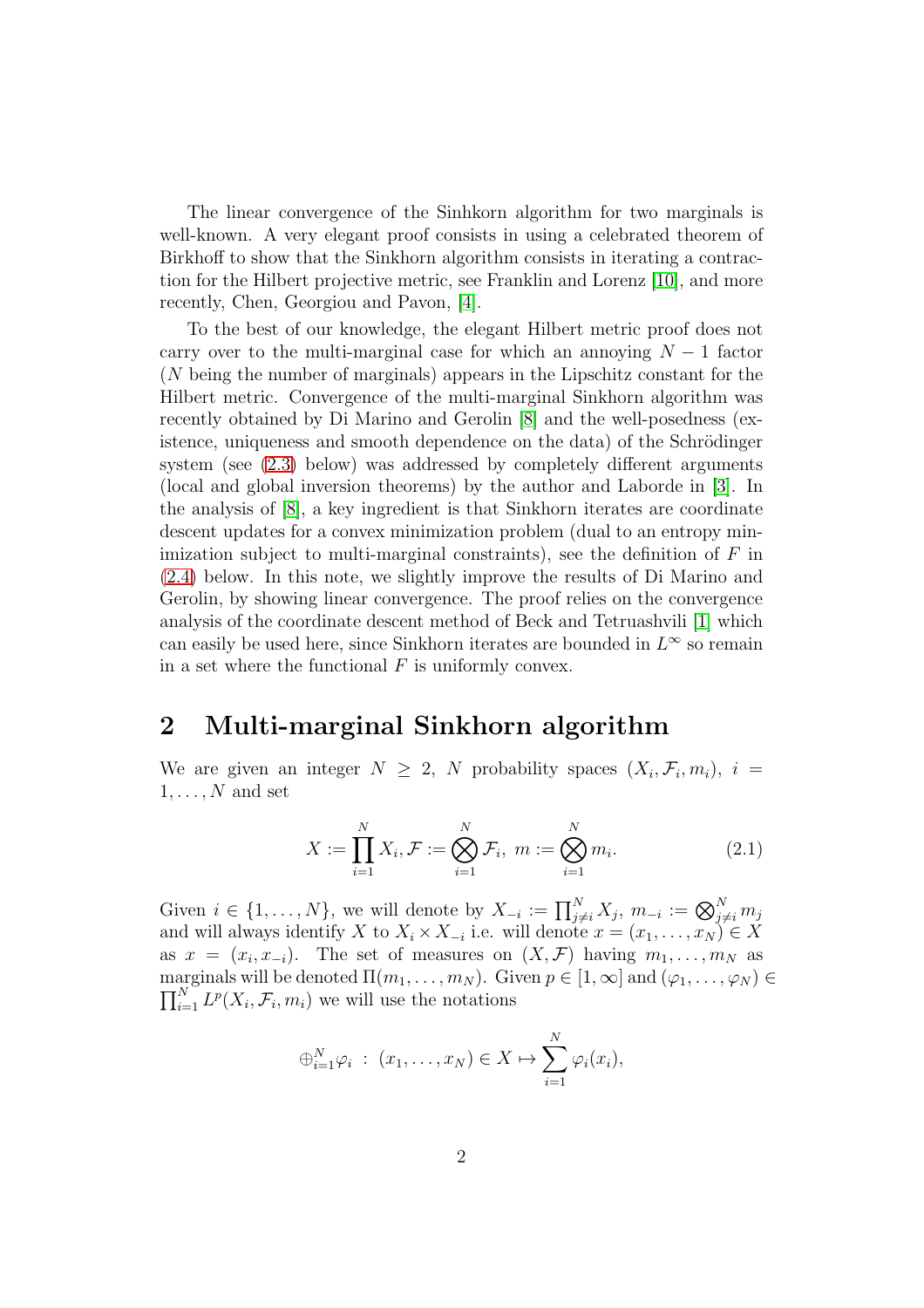and

$$
\otimes_{i=1}^N \varphi_i : (x_1, \ldots, x_N) \in X \mapsto \prod_{i=1}^N \varphi_i(x_i).
$$

Given a cost  $c \in L^{\infty}(X, \mathcal{F}, m)$ , we set

$$
||c||_{\infty} := ||c||_{L^{\infty}(X,\mathcal{F},m)}.
$$
\n
$$
(2.2)
$$

The associated Gibbs kernel is

$$
K := e^{-c},
$$

so that  $e^{-||c||_{\infty}} \leq K \leq e^{||c||_{\infty}},$  m-almost everywhere. We look for potentials  $\varphi = (\varphi_1, \ldots, \varphi_N) \in \prod_{i=1}^N L^{\infty}(X_i, \mathcal{F}_i, m_i)$  such that the measure

$$
Q_{\varphi} := K e^{\oplus_{i=1}^{N} \varphi_i} m
$$

belongs to  $\Pi(m_1, \ldots, m_N)$  i.e. solve the Schrödinger system:

<span id="page-2-0"></span>
$$
e^{\varphi_i(x_i)} \int_{X_{-i}} e^{-c(x_1,\dots,x_N) + \sum_{j\neq i} \varphi_j(x_j)} dm_{-i}(x_{-i}) = 1,
$$
 (2.3)

for every *i* and  $m_i$ -a.e.  $x_i$ . The system  $(2.3)$  is well-known to be the Euler-Lagrange optimality condition for the convex minimization problem

<span id="page-2-1"></span>
$$
\inf_{\varphi \in \prod_{i=1}^N L^\infty(X_i, \mathcal{F}_i, m_i)} F(\varphi) := -\sum_{i=1}^N \int_{X_i} \varphi_i \mathrm{d}m_i + \int_X \mathrm{d}Q_\varphi \tag{2.4}
$$

and if  $\varphi$  solves [\(2.3\)](#page-2-0), the measure  $Q_{\varphi}$  solves the multi-marginal entropy minimization:

$$
\inf_{Q \in \Pi(m_1,\dots,m_N)} H(Q|e^{-c}m).
$$

Let us observe that whenever  $\lambda_1, \ldots, \lambda_N$  are constants which sum to 0, then

$$
F(\varphi_1+\lambda_1,\ldots,\varphi_N+\lambda_N)=F(\varphi_1,\ldots,\varphi_N)
$$

so that one can impose the  $N-1$  normalizing constraints:

<span id="page-2-2"></span>
$$
\int_{X_1} \varphi_1 \mathrm{d}m_1 = \dots = \int_{X_{N-1}} \varphi_{N-1} \mathrm{d}m_{N-1} = 0. \tag{2.5}
$$

Denoting by  $L^p_{\diamond}(X_i, \mathcal{F}_i, m_i)$  the space of zero-mean  $L^p$  potentials:

$$
L^{p}_{\diamond}(X_{i}, \mathcal{F}_{i}, m_{i}) := \{ \varphi_{i} \in L^{p}(X_{i}, \mathcal{F}_{i}, m_{i}) \ : \ \int_{X_{i}} \varphi_{i} \mathrm{d}m_{i} = 0 \}
$$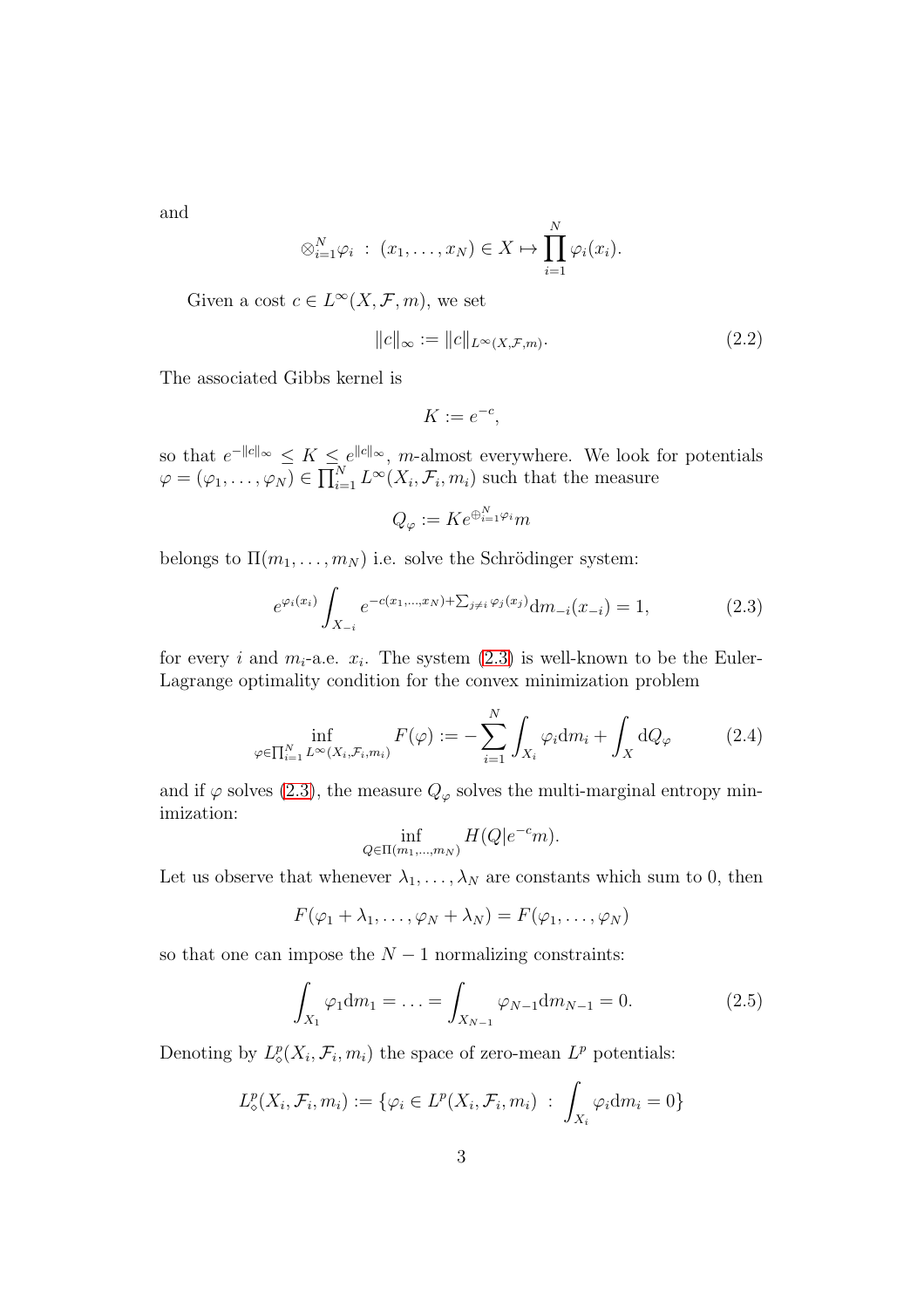we thus consider

<span id="page-3-3"></span>
$$
\inf_{\varphi \in E} F(\varphi) \text{ where } E := \prod_{i=1}^{N-1} L^{\infty}_\diamond(X_i, \mathcal{F}_i, m_i) \times L^{\infty}(X_N, \mathcal{F}_N, m_N). \tag{2.6}
$$

The Sinkhorn algorithm is nothing but block coordinate descent for the minimization of F over E. Starting from  $\varphi^0 \in E$ , the updates of the Sinkhorn algorithm, consists, given  $\varphi^t = (\varphi_1^t, \dots, \varphi_N^t) \in E$ , in:

$$
\varphi_1^{t+1} := \operatorname{argmin}_{\varphi_1 \in L^\infty_0(X_1, \mathcal{F}_1, m_1)} F(\varphi_1, \varphi_2^t, \dots, \varphi_2^t)
$$
 (2.7)

i.e.

<span id="page-3-0"></span>
$$
\varphi_1^{t+1}(x_1) := -\log\Big(\int_{X_{-1}} e^{\sum_{j=2}^N \varphi_j^t(x_j)} K(x_1, x_{-1}) \mathrm{d}m_{-1}(x_{-1})\Big) + \lambda_1^t, \ \forall x_1 \in X_1
$$
\n(2.8)

where

<span id="page-3-4"></span>
$$
\lambda_1^t = \int_{X_1} \left( \log \left( \int_{X_{-1}} e^{\oplus_{j=2}^N \varphi_j^t} K(x_1, x_{-1}) \mathrm{d}m_{-1}(x_{-1}) \right) \right) \mathrm{d}m_1(x_1). \tag{2.9}
$$

Then, for  $i = 2, \ldots, N - 1$ ,

$$
\varphi_i^{t+1} := \operatorname{argmin}_{\varphi_i \in L^\infty_o(X_i, \mathcal{F}_i, m_i)} F(\varphi_1^{t+1}, \dots, \varphi_{i-1}^{t+1}, \varphi_i, \varphi_{i+1}^t, \dots, \varphi_N^t) \qquad (2.10)
$$

i.e.

<span id="page-3-1"></span>
$$
\varphi_i^{t+1}(x_i) := -\log \Big( \int_{X_{-i}} e^{\oplus_{j=1}^{i-1} \varphi_j^{t+1} \oplus_{j=i+1}^N \varphi_j^t} K(x_i, x_{-i}) \mathrm{d}m_{-i}(x_{-i}) \Big) + \lambda_i^t, \ \forall x_i \in X_i
$$
\n(2.11)

where

$$
\lambda_i^t = \int_{X_i} \left( \log \left( \int_{X_{-i}} e^{\oplus_{j=1}^{i-1} \varphi_j^{t+1} \oplus_{j=i+1}^N \varphi_j^t} K(x_i, x_{-i}) \mathrm{d}m_{-i}(x_{-i}) \right) \right) \mathrm{d}m_i(x_i). \tag{2.12}
$$

Finally, for  $i = N$ ,

$$
\varphi_N^{t+1} := \operatorname{argmin}_{\varphi_N \in L^\infty(X_N, \mathcal{F}_N, m_N)} F(\varphi_1^{t+1}, \dots, \varphi_{N-1}^{t+1}, \dots, \varphi_N) \tag{2.13}
$$

i.e.

<span id="page-3-2"></span>
$$
\varphi_N^{t+1}(x_N) := -\log\Big(\int_{X_{-N}} e^{\oplus_{j=1}^{N-1} \varphi_j^{t+1}} K(x_N, x_{-N}) \mathrm{d}m_{-N}(x_{-N})\Big), \ \forall x_N \in X_N. \tag{2.14}
$$

The convergence of the Sinkhorn iterates to a solution of [\(2.3\)](#page-2-0) (hence a minimizer of [\(2.4\)](#page-2-1)) was established by Di Marino and Gerolin [\[8\]](#page-8-7). The aim of the next paragraph is to slightly improve this result by showing that this convergence is linear.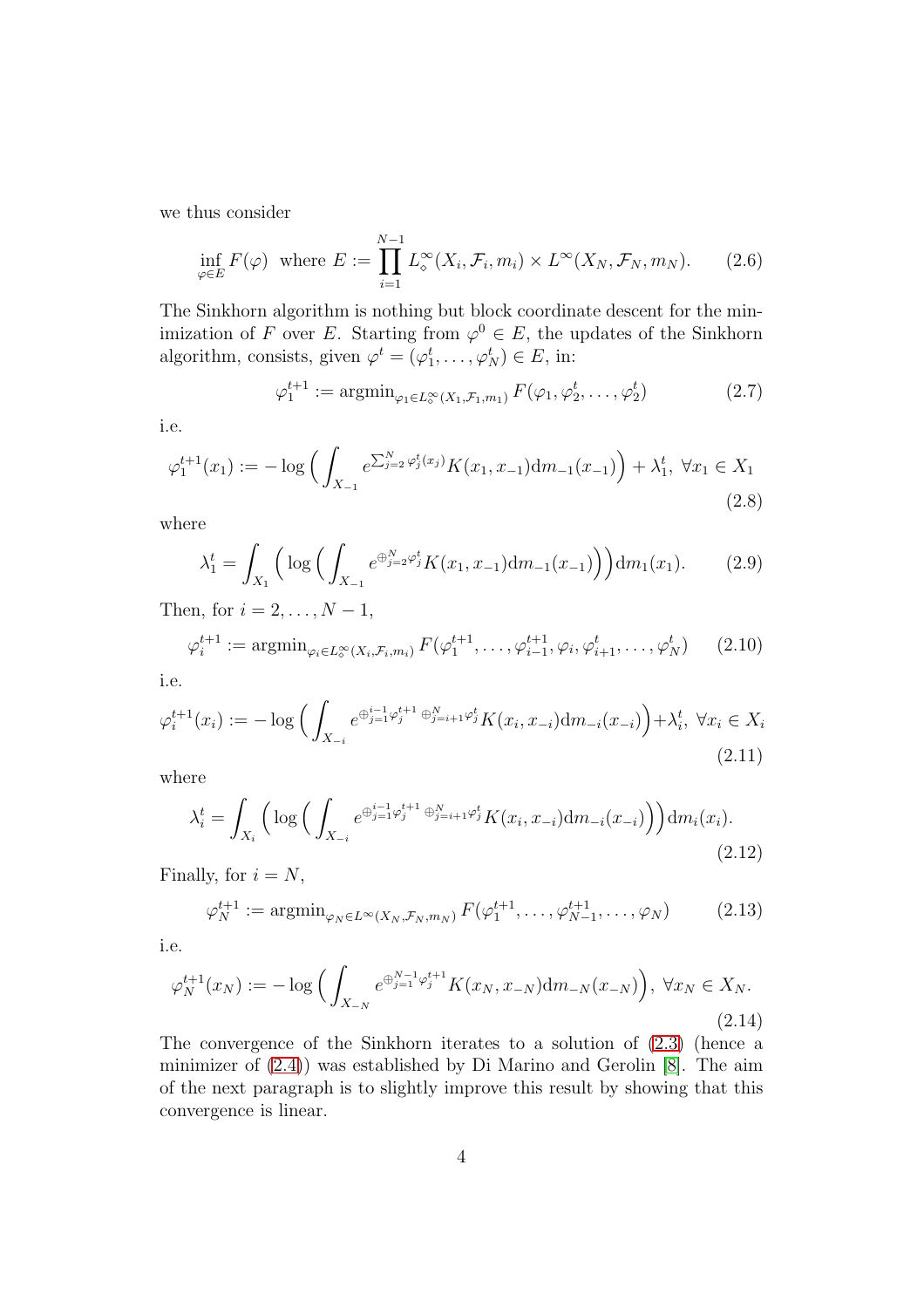#### 3 Linear convergence

Thanks to the normalization [\(2.5\)](#page-2-2), arguing as in [\[8\]](#page-8-7), we have uniform bounds on the Sinkhorn iterates:

<span id="page-4-3"></span>**Lemma 3.1.** For every  $t \geq 1$ , the Sinkhorn iterates  $\varphi^t$  satisfy the bounds:

<span id="page-4-0"></span>
$$
\|\varphi_i^t\|_{L^{\infty}(X_i, \mathcal{F}_i, m_i)} \le 2\|c\|_{\infty}, i = 1, \dots, N-1,
$$
\n(3.1)

<span id="page-4-1"></span>
$$
\|\varphi_N^t\|_{L^\infty(X_N, \mathcal{F}_N, m_N)} \le (2N - 1) \|c\|_{\infty}.\tag{3.2}
$$

*Proof.* Since for  $m_i \otimes m_i$ -a.e.  $(x_i, y_i)$  and  $m_{-i}$ -a.e.  $x_{-i} \in X_{-i}$ , one has

$$
c(y_i, x_{-i}) \ge c(x_i, x_{-i}) - 2||c||_{\infty}
$$

we deduce from [\(2.8\)](#page-3-0) and [\(2.11\)](#page-3-1) that for  $i = 1, ..., N - 1$ ,  $\varphi_i^t(x_i) - \varphi_i^t(y_i) \leq$  $2||c||_{\infty}$ , using the fact that  $\varphi_i^t \in L^{\infty}_\diamond(X_i, \mathcal{F}_i, m_i)$  and integrating the previous inequality, we immediately deduce [\(3.1\)](#page-4-0). Once we have these bounds on  $\varphi_i^t$ , for  $i = 1, ..., N - 1$ , using [\(2.14\)](#page-3-2), together with  $e^{-||c||_{\infty}} \leq K \leq e^{||c||_{\infty}}$ , we deduce [\(3.2\)](#page-4-1).  $\Box$ 

Now that we have uniform, bounds on  $\varphi^t$ , we can take advantage of the strong convexity and Lipschitz continuity of the exponential function on bounded intervals, to use the analysis of Beck and Tetruashvili [\[1\]](#page-8-0). Indeed, given  $M > 0$ , one obviously has,  $\forall (a, b) \in [-M, M]^2$ :

<span id="page-4-2"></span>
$$
e^{b} - e^{a} - e^{a}(b - a) \ge \frac{e^{-M}}{2}(b - a)^{2}, \ |e^{b} - e^{a}| \le e^{M}|b - a|.
$$
 (3.3)

<span id="page-4-5"></span>Lemma 3.2. *Defining*

<span id="page-4-6"></span>
$$
\nu = e^{-(4N-2)\|c\|_{\infty}},\tag{3.4}
$$

*one has*

<span id="page-4-4"></span>
$$
F(\varphi^t) - F(\varphi^{t+1}) \ge \frac{\nu}{2} \sum_{i=1}^N \|\varphi_i^t - \varphi_i^{t+1}\|_{L^2(X_i, \mathcal{F}_i, m_i)}^2.
$$
 (3.5)

*Proof.* Define

<span id="page-4-7"></span>
$$
\widetilde{\varphi}_i^t := (\varphi_1^{t+1}, \dots, \varphi_i^{t+1}, \varphi_{i+1}^t, \dots, \varphi_N^t), \ i = 1, \dots, N-1, \ \ \widetilde{\varphi}_N^t := \varphi^{t+1}, \ \ (3.6)
$$

and write in a telescopic fashion

$$
F(\varphi^t) - F(\varphi^{t+1}) = F(\varphi^t) - F(\widetilde{\varphi}_1^t) + \sum_{i=1}^{N-1} (F(\widetilde{\varphi}_i^t) - F(\widetilde{\varphi}_{i+1}^t)).
$$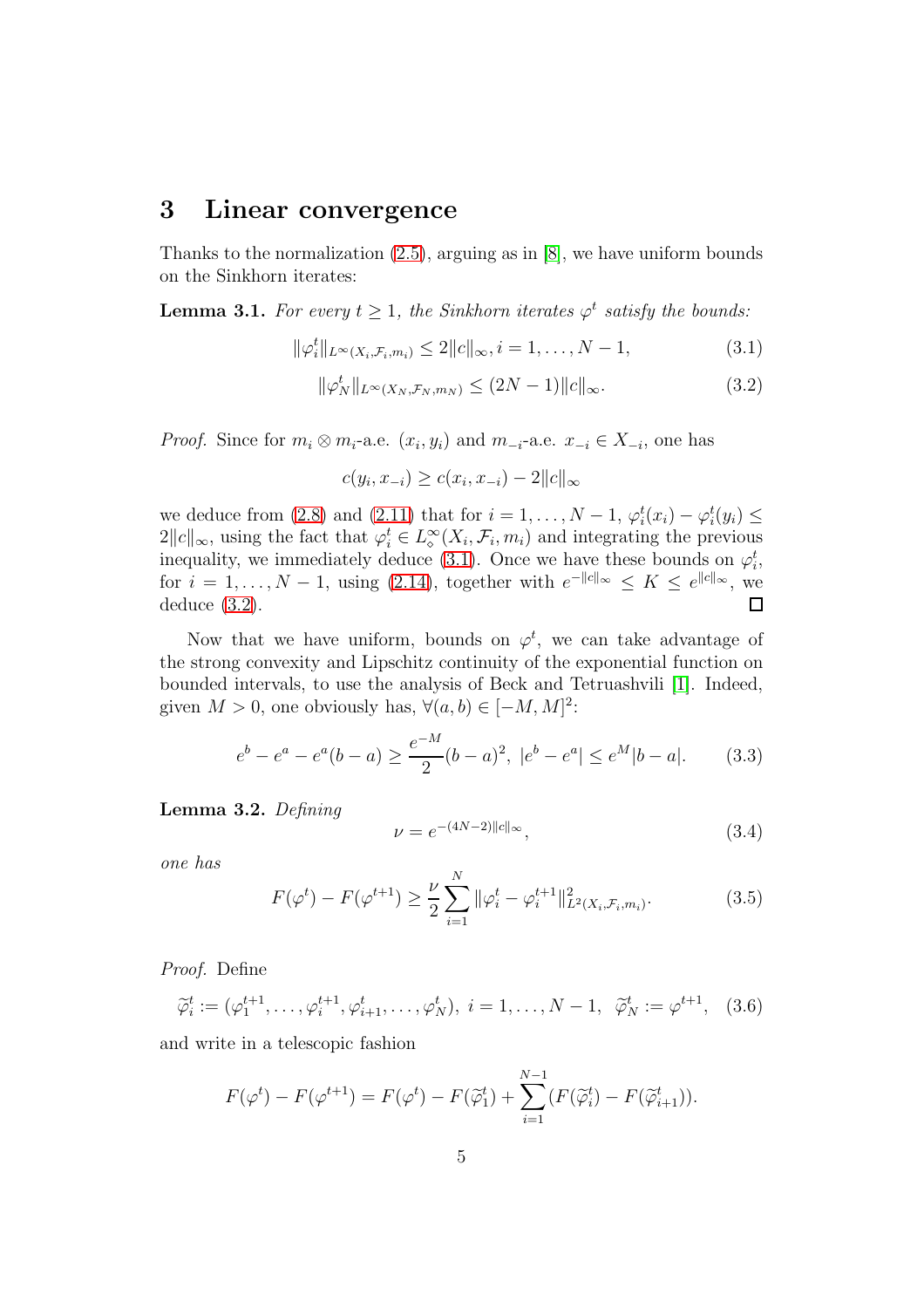Using successively, the first basic inequality in [\(3.3\)](#page-4-2), [\(2.8\)](#page-3-0), the fact that  $\varphi_1^t - \varphi_1^{t+1}$  has zero mean against  $m_1$ , and the bounds from lemma [3.1,](#page-4-3) we get

$$
F(\varphi^{t}) - F(\tilde{\varphi}_{1}^{t}) = \int_{X} (e^{\varphi_{1}^{t}(x_{1})} - e^{\varphi_{1}^{t+1}(x_{1})}) \prod_{j=2}^{N} e^{\varphi_{j}^{t}(x_{j})} e^{-c(x)} dm(x)
$$
  
\n
$$
\geq \int_{X} (\varphi_{1}^{t}(x_{1}) - \varphi_{1}^{t+1}(x_{1})) e^{\varphi_{1}^{t+1}(x_{1})} \prod_{j=2}^{N} e^{\varphi_{j}^{t}(x_{j})} e^{-c(x)} dm(x)
$$
  
\n
$$
+ \frac{e^{-2||c||_{\infty}}}{2} \int_{X} (\varphi_{1}^{t}(x_{1}) - \varphi_{1}^{t+1}(x_{1}))^{2} \prod_{j=2}^{N} e^{\varphi_{j}^{t}(x_{j})} e^{-c(x)} dm(x)
$$
  
\n
$$
\geq e^{\lambda_{1}^{t}} \int_{X_{1}} (\varphi_{1}^{t}(x_{1}) - \varphi_{1}^{t+1}(x_{1})) dm_{1}(x_{1})
$$
  
\n
$$
+ \frac{e^{-(4N-2)||c||_{\infty}}}{2} \int_{X_{1}} (\varphi_{1}^{t}(x_{1}) - \varphi_{1}^{t+1}(x_{1}))^{2} dm_{1}(x_{1})
$$
  
\n
$$
= \frac{e^{-(4N-2)||c||_{\infty}}}{2} \int_{X_{1}} (\varphi_{1}^{t} - \varphi_{1}^{t+1})^{2} dm_{1}.
$$

Similarly, for  $i = 1, \ldots, N - 1$ , we have

$$
F(\widetilde{\varphi}_i^t) - F(\widetilde{\varphi}_{i+1}^t) \ge \frac{e^{-(4N-2)||c||_{\infty}}}{2} \int_{X_{i+1}} (\varphi_{i+1}^t - \varphi_{i+1}^{t+1})^2 dm_{i+1}
$$

which shows  $(3.5)$ .

Since  $F$  is bounded from below on  $E$ , the left-hand side of [\(3.5\)](#page-4-4) converges to 0. Note also that since  $\varphi^t$  and  $\varphi^{t+1}$  belong to E, one has the identity

$$
\|\oplus_{i=1}^N (\varphi^{t+1} - \varphi^t)\|_{L^2(X,\mathcal{F},m)}^2 = \sum_{i=1}^N \|\varphi_i^t - \varphi_i^{t+1}\|_{L^2(X_i,\mathcal{F}_i,m_i)}^2 \tag{3.7}
$$

and we deduce from [\(3.5\)](#page-4-4)

$$
\lim_{t \to +\infty} \|\oplus_{i=1}^{N} (\varphi^{t+1} - \varphi^{t})\|_{L^{2}(X, \mathcal{F}, m)}^{2} = 0.
$$
\n(3.8)

Together with the uniform bounds from lemma [3.1,](#page-4-3) we deduce that  $\varphi_i^t - \varphi_i^{t+1}$ as well as  $e^{\varphi_i^t} - e^{\varphi_i^{t+1}}$  converge strongly to 0 in  $L^p(m_i) = L^p(X_i, \mathcal{F}_i, m_i)$  for every  $p \in [1, +\infty)$ .

 $\Box$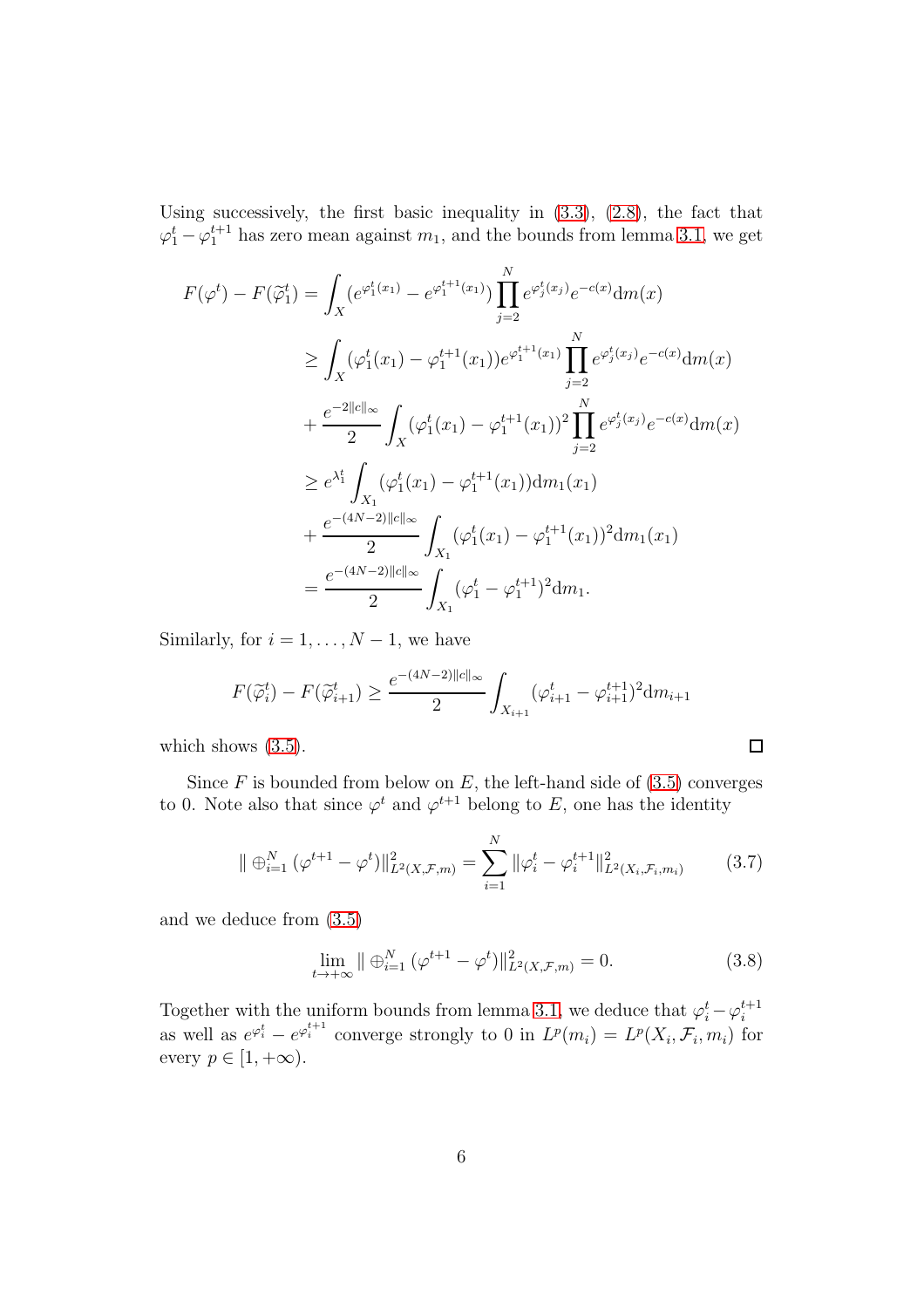**Theorem 3.3.** The sequence of Sinkhorn iterates  $\varphi^t$  converges strongly in  $L^p_{\diamond}(X_1,\mathcal{F}_1,m_1)\times \ldots \times L^p_{\diamond}(X_{N-1},\mathcal{F}_{N-1},m_{N-1})\times L^p(X_N,\mathcal{F}_N,m_N)$  for every  $p \in [1, +\infty)$ , to the unique solution  $\overline{\varphi}$  of [\(2.6\)](#page-3-3). Moreover, there holds

<span id="page-6-0"></span>
$$
F(\varphi^t) - F(\overline{\varphi}) \le \left(1 - \frac{e^{-(16N - 8)||c||_{\infty}}}{N}\right)^t (F(\varphi^0) - F(\overline{\varphi})).\tag{3.9}
$$

*Proof.* The convergence of  $\varphi^t$  in every  $L^p$  was obtained by Di Marino and Gerolin [\[8\]](#page-8-7), we include a short proof for the sake of completeness. Setting  $a_i^t := e^{\varphi_i^t}$ , passing to a subsequence if necessary, we may assume the constants  $\lambda_i^t$  in [\(2.9\)](#page-3-4)-[\(2.11\)](#page-3-1) converge and that  $a_i^t$ ,  $a_i^{t+1}$  converges weakly to some  $a_i$  in  $L^2(m_i)$ . Hence, for every  $i, \otimes_{ji} a_j^t$  weakly converges in  $L^2(m_{-i})$  to  $\otimes_{j ⊗<sub>j>i</sub>  $a_j$ . By construction of the Sinkhorn iterates,  $e^{\lambda_i^t}$$  $rac{e^{\alpha_i}}{a_i^{t+1}}$  is expressed as a Hilbert-Schmidt hence compact integral functional of  $\otimes_{ji} a_j^t$ , hence  $\frac{1}{a_i^{t+1}}$  converges strongly in  $L^2(m_i)$ . Since  $a_i^t$  is uniformly bounded and uniformly bounded away from 0,  $a_i^{t+1}$  converges strongly in  $L^2(m_i)$  as well as in in  $L^p(m_i)$  for any  $p \in [1, +\infty)$  by the bounds from lemma [3.1.](#page-4-3) Using again that  $a_i^t$  is uniformly bounded and uniformly bounded away from 0,  $\varphi_i^t$  also strongly converges in  $L^p(m_i)$  to  $\overline{\varphi}_i := e^{a_i}$  and of course  $\overline{\varphi} \in E$ . i Observing that, by construction,  $\otimes_{j\leq i} a_j^{t+1} \otimes_{j>i} a_j^t K m$  admits  $e^{\lambda_i^t} m_i$  as *i*-th marginal for  $i = 1, ..., N - 1$  and  $m_N$  as N-th marginal, one easily checks that  $e^{\bigoplus_{i=1}^{N} \overline{\varphi}_i}$  K $m = \bigotimes_{i=1}^{N} a_i K m$  admits  $m_1, \ldots, m_N$  as marginals (and all the constants  $\lambda_i^t$ ,  $i = 1, ..., N - 1$ , tend to 0). Thus  $\overline{\varphi}$  solves the system [\(2.3\)](#page-2-0) hence minimizes  $F$  over  $E$ , but since  $F$  is strictly convex over  $E$ , this minimizer is unique and in fact the whole sequence  $\varphi^t$  strongly converges in  $L^p$ to  $\overline{\varphi}$  for every  $p \in [1, +\infty)$ .

Since  $\overline{\varphi}$  satisfies the bounds of lemma [3.1,](#page-4-3) using [\(3.3\)](#page-4-2) as we did in the proof of lemma [3.2,](#page-4-5) we arrive at

$$
F(\overline{\varphi}) - F(\varphi^t) \ge \sum_{i=1}^N \int_{X_i} \partial_i F(\varphi^t)(x_i) (\overline{\varphi}_i(x_i) - \varphi_i^t(x_i)) dm_i(x_i)
$$

$$
+ \frac{\nu}{2} \sum_{i=1}^N \|\overline{\varphi}_i - \varphi_i^t\|_{L^2(m_i)}^2
$$

where  $\nu$  is the constant in [\(3.4\)](#page-4-6) and

$$
\partial_i F(\varphi)(x_i) = -1 + e^{\varphi_i(x_i)} \int_{X_{-i}} e^{\oplus_{j \neq i} \varphi_j(x_j)} e^{-c(x_i, x_{-i})} dm_{-i}(x_{-i}).
$$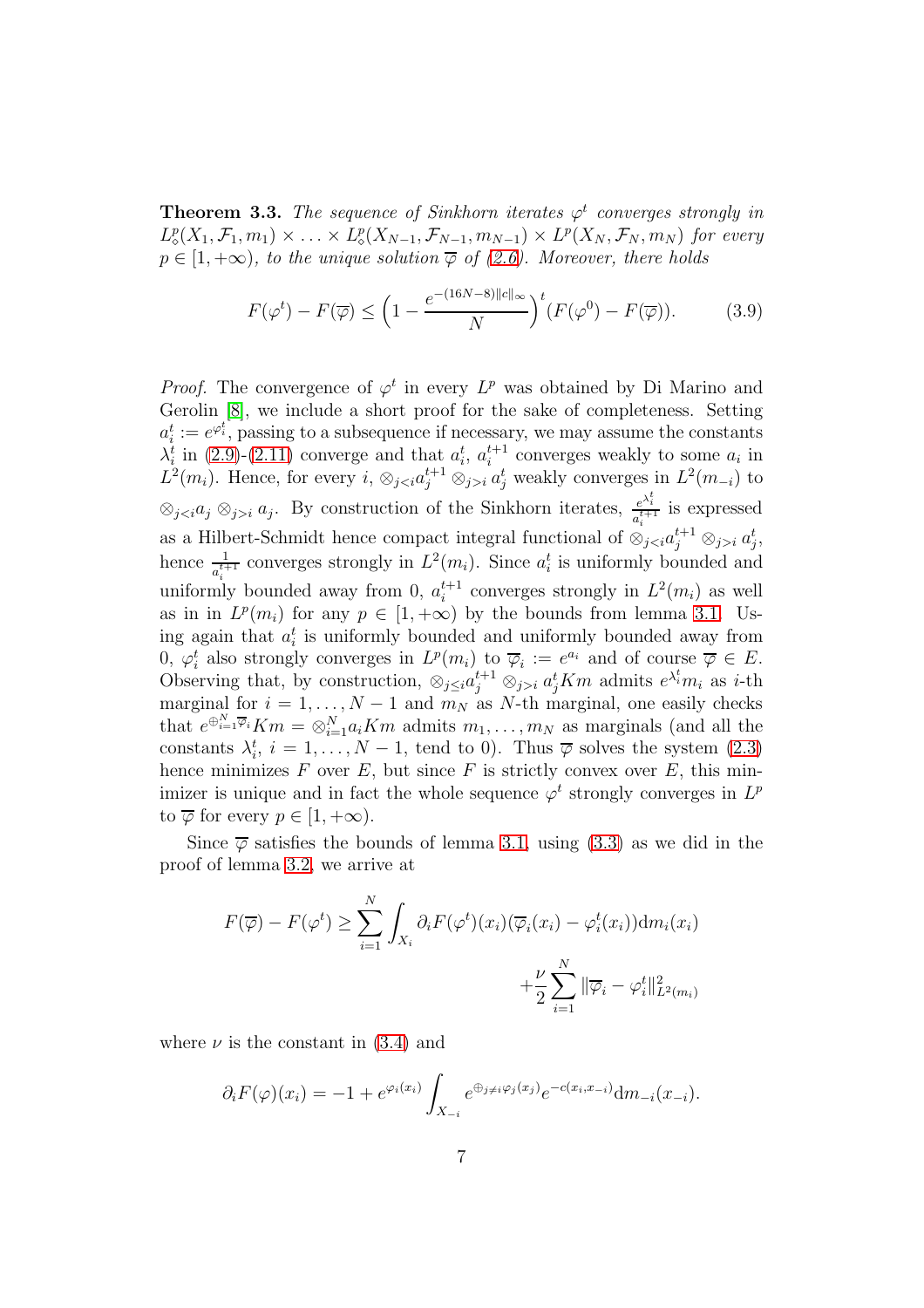Defining  $\widetilde{\varphi}_i^t$  by [\(3.6\)](#page-4-7), by construction of the Sinkhorn iterates, for  $i = 1, ..., N$ , we have

$$
\int_{X_i} \partial_i F(\widetilde{\varphi}_i^t)(\overline{\varphi}_i - \varphi_i^t) \mathrm{d}m_i = 0
$$

hence

$$
F(\overline{\varphi}) - F(\varphi^t) \ge \sum_{i=1}^N \int_{X_i} (\partial_i F(\varphi^t) - \partial_i F(\widetilde{\varphi}_i^t))(\overline{\varphi}_i - \varphi_i^t) dm_i
$$
  
+ 
$$
\frac{\nu}{2} \sum_{i=1}^N \|\overline{\varphi}_i - \varphi_i^t\|_{L^2(m_i)}^2
$$
  

$$
\ge -\frac{1}{2\nu} \sum_{i=1}^N \|\partial_i F(\varphi^t) - \partial_i F(\widetilde{\varphi}_i^t)\|_{L^2(m_i)}^2
$$

where we have used Young's inequality in the last line. We thus have shown that

<span id="page-7-0"></span>
$$
F(\varphi^t) - F(\varphi) \le \frac{1}{2\nu} \sum_{i=1}^N \|\partial_i F(\varphi^t) - \partial_i F(\widetilde{\varphi}_i^t)\|_{L^2(m_i)}^2.
$$
 (3.10)

Using the second inequality in [\(3.3\)](#page-4-2) together with the  $L^{\infty}$  bounds on  $\varphi^{t}$  from lemma [3.1](#page-4-3) and Jensen's inequality yield

$$
(\partial_i F(\varphi^t)(x_i) - \partial_i F(\widetilde{\varphi}_i^t(x_i))^2 \le \frac{1}{\nu^2} \int_{X_{-i}} (\oplus_{j=1}^N \varphi_j^t - \oplus_{j=1}^N (\widetilde{\varphi}_i^t)_j)^2 m_{-i}
$$

so that

$$
\|\partial_i F(\varphi^t) - \partial_i F(\tilde{\varphi}_i^t)\|_{L^2(m_i)}^2 \le \frac{1}{\nu^2} \sum_{j=1}^N \|\varphi_j^t - (\tilde{\varphi}_i^t)_j\|_{L^2(m_j)}^2
$$
  

$$
\le \frac{1}{\nu^2} \sum_{j=1}^N \|\varphi_j^t - \varphi_j^{t+1}\|_{L^2(m_j)}^2,
$$

together with [\(3.10\)](#page-7-0), we thus obtain

<span id="page-7-1"></span>
$$
F(\varphi^t) - F(\overline{\varphi}) \le \frac{N}{2\nu^3} \sum_{i=1}^N \|\varphi_i^t - \varphi_i^{t+1}\|_{L^2(m_i)}^2.
$$
 (3.11)

Finally, combining [\(3.11\)](#page-7-1) with [\(3.5\)](#page-4-4), we deduce

$$
F(\varphi^t) - F(\overline{\varphi}) \le \frac{N}{\nu^4} (F(\varphi^t) - F(\varphi^{t+1})) = \frac{N}{\nu^4} ((F(\varphi^t) - F(\overline{\varphi})) - (F(\varphi^{t+1}) - F(\overline{\varphi})))
$$

from which the linear convergence in [\(3.9\)](#page-6-0) readily follows.

 $\Box$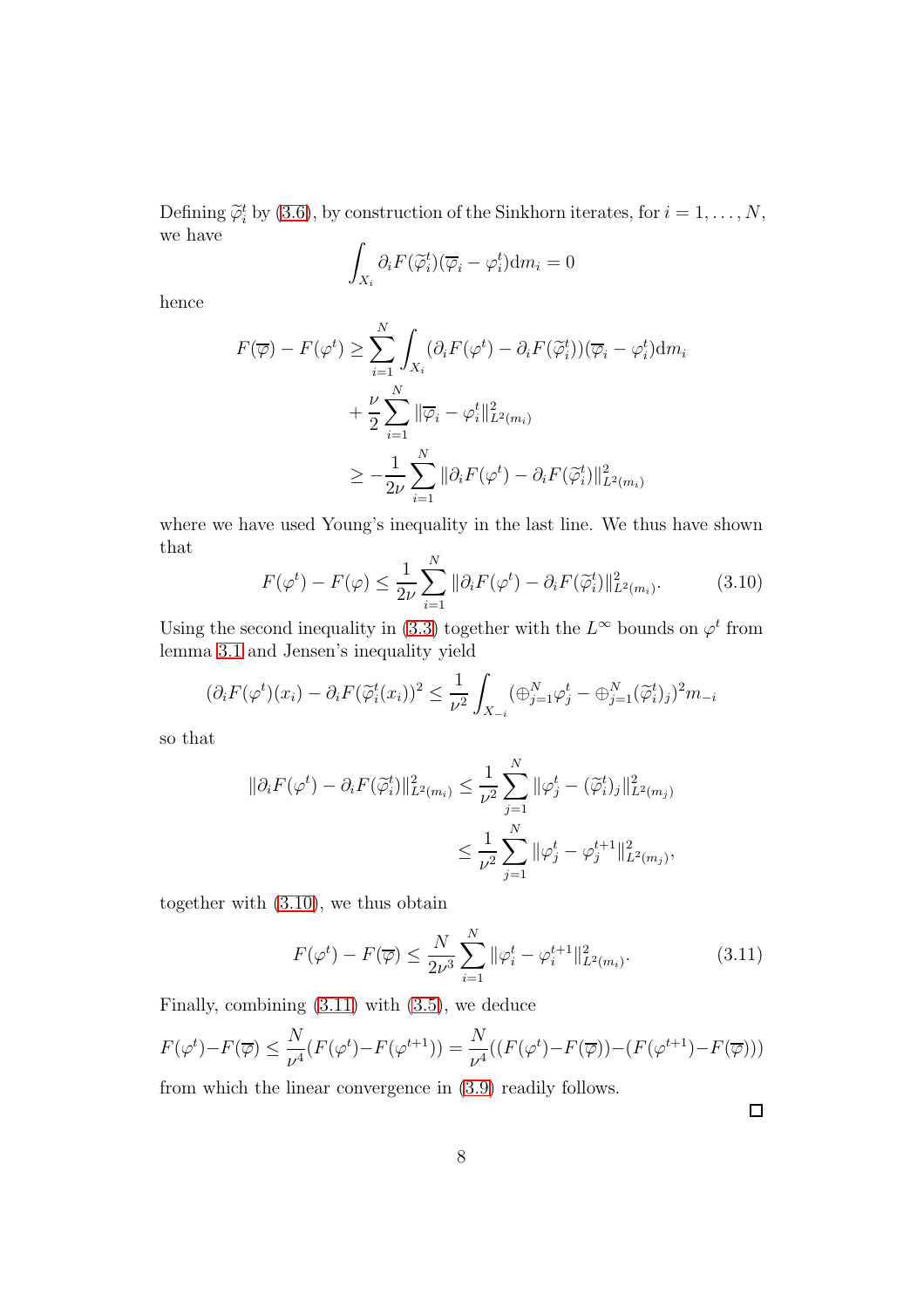*Remark* 3.4. We also have linear convergence of  $\varphi^t$  to  $\overline{\varphi}$  in  $L^2$  and every  $L^p$ ,  $p \in [1, +\infty).$ 

Acknowledgments: G.C. is grateful to the Agence Nationale de la Recherche for its support through the project MAGA (ANR-16-CE40-0014).

#### <span id="page-8-0"></span>References

- <span id="page-8-3"></span>[1] Amir Beck and Luba Tetruashvili. On the convergence of block coordinate descent type methods. *SIAM J. Optim.*, 23(4):2037–2060, 2013.
- [2] Jean-David Benamou, Guillaume Carlier, Marco Cuturi, Luca Nenna, and Gabriel Peyré. Iterative Bregman projections for regularized transportation problems. *SIAM Journal on Scientific Computing*, 37(2):A1111–A1138, 2015.
- <span id="page-8-8"></span>[3] Guillaume Carlier and Maxime Laborde. A differential approach to the multi-marginal Schrödinger system. *SIAM J. Math. Anal.*, 52(1):709– 717, 2020.
- <span id="page-8-6"></span>[4] Yongxin Chen, Tryphon Georgiou, and Michele Pavon. Entropic and displacement interpolation: a computational approach using the Hilbert metric. *SIAM J. Appl. Math.*, 76(6):2375–2396, 2016.
- <span id="page-8-2"></span>[5] M. Cuturi and A. Doucet. Fast computation of Wasserstein barycenters. In *Proceedings of the 31st International Conference on Machine Learning (ICML), JMLR W&CP*, volume 32, 2014.
- <span id="page-8-1"></span>[6] Marco Cuturi. Sinkhorn distances: Lightspeed computation of optimal transport. In *Advances in Neural Information Processing Systems*, pages 2292–2300, 2013.
- <span id="page-8-4"></span>[7] Donald A. Dawson and Jürgen Gärtner. Large deviations from the McKean-Vlasov limit for weakly interacting diffusions. *Stochastics*, 20(4):247–308, 1987.
- <span id="page-8-7"></span>[8] Simone Di Marino and Augusto Gerolin. An optimal transport approach for the Schrödinger bridge problem and convergence of Sinkhorn algorithm. *J. Sci. Comput.*, 85(2):Paper No. 27, 28, 2020.
- <span id="page-8-5"></span>[9] Hans Föllmer. Random fields and diffusion processes. In *École d'Été de Probabilit´es de Saint-Flour XV–XVII, 1985–87*, volume 1362 of *Lecture Notes in Math.*, pages 101–203. Springer, Berlin, 1988.